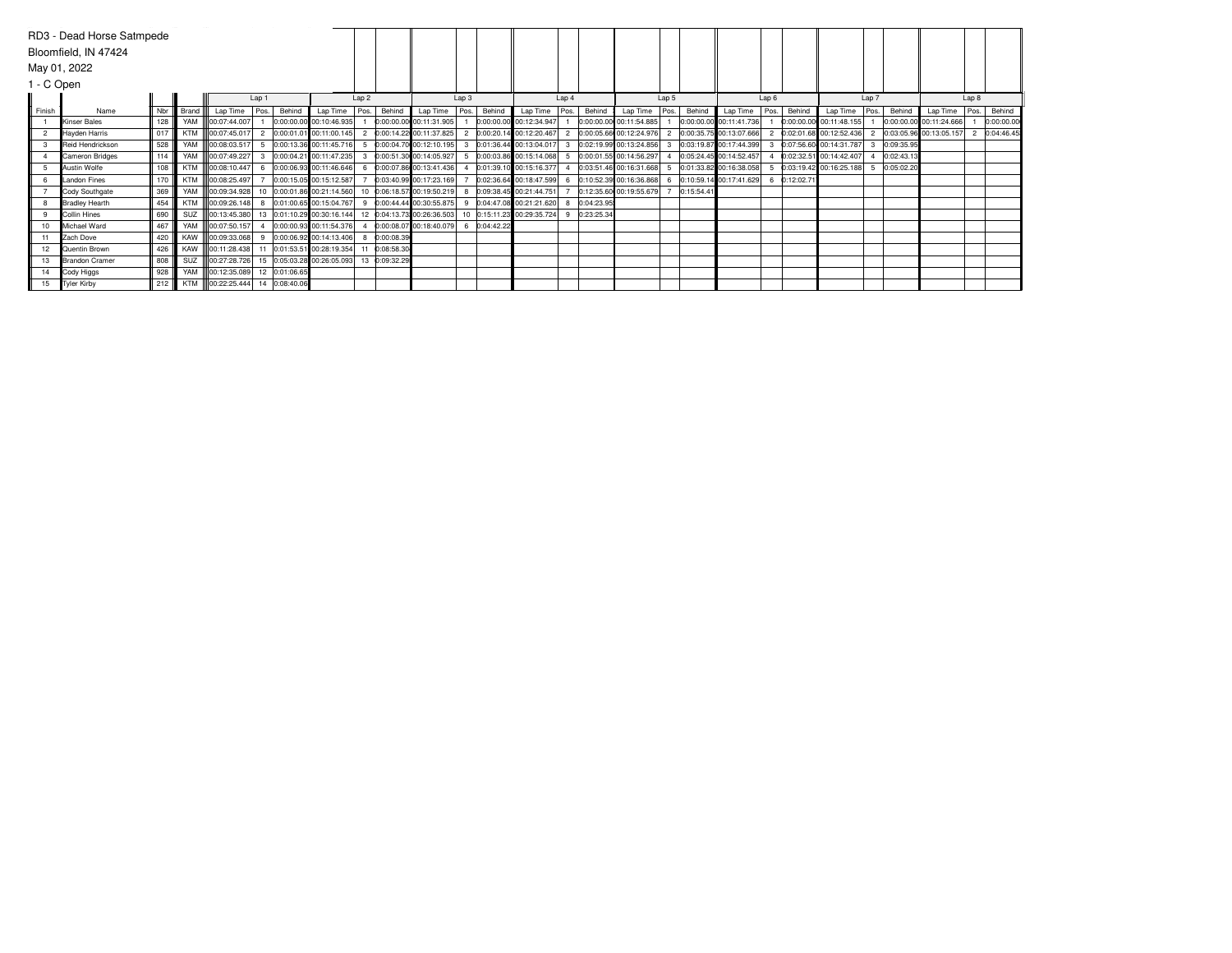|                | RD3 - Dead Horse Satmpede |     |            |                                |                |        |                                                                                  |                  |               |                                                       |                |               |                           |                  |               |                         |                 |            |                           |                |            |                         |       |           |          |       |        |
|----------------|---------------------------|-----|------------|--------------------------------|----------------|--------|----------------------------------------------------------------------------------|------------------|---------------|-------------------------------------------------------|----------------|---------------|---------------------------|------------------|---------------|-------------------------|-----------------|------------|---------------------------|----------------|------------|-------------------------|-------|-----------|----------|-------|--------|
|                | Bloomfield, IN 47424      |     |            |                                |                |        |                                                                                  |                  |               |                                                       |                |               |                           |                  |               |                         |                 |            |                           |                |            |                         |       |           |          |       |        |
| May 01, 2022   |                           |     |            |                                |                |        |                                                                                  |                  |               |                                                       |                |               |                           |                  |               |                         |                 |            |                           |                |            |                         |       |           |          |       |        |
| 2 - C Lites    |                           |     |            |                                |                |        |                                                                                  |                  |               |                                                       |                |               |                           |                  |               |                         |                 |            |                           |                |            |                         |       |           |          |       |        |
|                |                           |     |            |                                | Lap 1          |        |                                                                                  | Lap <sub>2</sub> |               |                                                       | Lap3           |               |                           | Lap <sub>4</sub> |               |                         | Lap 5           |            |                           | Lap6           |            |                         | Lap 7 |           |          | Lap 8 |        |
| Finish         | Name                      | Nbr | Brand      | Lap Time                       | Pos.           | Behind | Lap Time                                                                         | Pos.             | Behind        | Lap Time   Pos.   Behind                              |                |               | Lap Time                  | Pos.             | Behind        | Lap Time                | $\sqrt{P}$ Pos. | Behind     | Lap Time                  | Pos.           | Behind     | Lap Time                | Pos.  | Behind    | Lap Time | Pos.  | Behind |
|                | <b>Blaine Patterson</b>   | 511 | HON        | 00:08:58.257                   |                |        | 0:00:00.00 00:13:03.957                                                          |                  |               | 0:00:00.00 00:15:33.147                               |                |               | 0:00:00.00 00:15:50.638   |                  |               | 0:00:00.00 00:17:58.129 |                 |            | 0:00:00.00 00:16:45.268   |                |            | 0:00:00.00 00:16:08.387 |       | 0:00:00.0 |          |       |        |
| $\overline{2}$ | Cole Langley              | 121 | YAM        | lloo:10:27.569                 |                |        | 5 0:00:19.43 00:16:52.357                                                        |                  |               | 5 0:02:05.16 00:15:32.778                             |                |               | 5 0:00:27.74 00:15:06.457 | $\mathbf{3}$     |               | 0:02:32.71 00:16:01.438 | 3               |            | 0:01:03.22 00:15:45.177   | $\overline{2}$ | 0:01:36.38 |                         |       |           |          |       |        |
| 3              | Kraig Hardin              | 157 | KAW        | lloo:09:51.778                 | $\mathbf{3}$   |        | 0:00:36.69 00:14:32.317                                                          |                  |               | 2 0:02:21.88 00:15:23.707                             |                |               | 2 0:02:12.44 00:15:38.648 | $\overline{2}$   |               | 0:02:00.45 00:17:30.929 | $\overline{2}$  |            | 0:01:33.25 00:18:54.439 3 |                | 0:02:06.04 |                         |       |           |          |       |        |
|                | <b>Nick Fox</b>           | 100 | KAW        | lloo:09:15.088l                | $\overline{2}$ |        | 0:00:16.83 00:15:59.677                                                          | $\Delta$         |               | 0:00:01.60 00:16:59.929                               |                |               | 3 0:02:26.89 00:17:27.008 | $\Delta$         |               | 0:01:42.54 00:16:44.848 |                 |            | 0:02:25.95 00:19:55.680   |                | 0:04:30.41 |                         |       |           |          |       |        |
| 5              | <b>Drake East</b>         | 667 | OTH        | 100:11:06.178                  |                |        | 10 0:00:01.76 00:16:19.608                                                       |                  |               | 0:00:01.60 00:18:40.549                               |                |               | 0:00:19.89 00:17:02.279   |                  |               | 0:03:26.91 00:18:17.739 |                 |            | 0:04:59.80 00:17:04.108 5 |                | 0:02:08.23 |                         |       |           |          |       |        |
| 6              | <b>Colton Rollins</b>     | 329 | KAW        | 100:10:08.138                  | $\overline{4}$ |        | 0:00:16.36 00:15:05.018                                                          | 3                |               | 0:00:49.06 00:20:33.289                               | $6^{\circ}$    |               | 0:02:53.74 00:22:44.412   | 6                |               | 0:05:22.24 00:20:26.749 | $6^{\circ}$     | 0:07:31.25 |                           |                |            |                         |       |           |          |       |        |
|                | <b>Evan Elmore</b>        | 812 | <b>KTM</b> |                                |                |        | 00:11:11.069 11 0:00:04.89 00:20:08.559                                          |                  |               | 9 0:01:45.46 00:18:53.319                             |                |               | 8 0:04:06.61 00:19:15.490 |                  |               | 0:00:57.58 00:23:50.882 |                 | 0:04:21.7  |                           |                |            |                         |       |           |          |       |        |
|                | Uacob Purtlebaugh         | 510 | YAM        | <b>II</b> 00:10:58.378         |                |        | 0:00:17.98 00:18:35.789                                                          | 8                |               | 0:02:08.38 00:20:53.000                               |                |               | 9 0:00:14.22 00:27:18.594 | 8                |               | 0:08:17.32 00:27:34.083 | 8               | 0:12:00.52 |                           |                |            |                         |       |           |          |       |        |
| 9              | <b>Tvler Ruffner</b>      | 932 | <b>HON</b> | 100:13:05.089                  |                |        | 15 0:00:24.42 00:23:38.052                                                       |                  |               | 10 0:05:23.51 00:27:15.023 10 0:13:30.99 00:29:20.364 |                |               |                           | 9                | 0:15:32.76    |                         |                 |            |                           |                |            |                         |       |           |          |       |        |
| 10             | Brayden C. Morris         | 614 | <b>KTM</b> |                                |                |        | 00:19:10.873 20 0:01:54.39 00:24:23.881                                          |                  |               | 19 0:00:22.19 00:27:14.413 15 0:00:02.54 00:30:28.855 |                |               |                           |                  | 10 0:07:59.49 |                         |                 |            |                           |                |            |                         |       |           |          |       |        |
| 11             | <b>Jake Bailev</b>        | 444 | <b>KTM</b> | 00:16:44.842                   |                |        | 18 0:00:34.44 00:26:27.722                                                       |                  |               | 18 0:00:08.31 00:30:38.425 16 0:03:01.82 00:31:34.255 |                |               |                           | 11               | 0:04:07.22    |                         |                 |            |                           |                |            |                         |       |           |          |       |        |
| 12             | <b>IEmma Robev</b>        | 983 | YAM        | 100:15:44.171                  |                |        | 16 0:02:39.08 00:24:09.702 13 0:00:05.00 00:29:19.764 11 0:05:15.47 00:38:52.609 |                  |               |                                                       |                |               |                           |                  | 12 0:02:41.00 |                         |                 |            |                           |                |            |                         |       |           |          |       |        |
| 13             | <b>Cole Skirvin</b>       | 205 | YAM        | lloo:10:40.398l                | $6^{\circ}$    |        | 0:00:12.82 00:16:43.788                                                          |                  |               | 6 0:00:04.26 00:15:00.778                             | $\overline{4}$ | 0:00:10.27    |                           |                  |               |                         |                 |            |                           |                |            |                         |       |           |          |       |        |
| 14             | Anthony Roe               | 045 | KAW        | lloo:16:10.401l                |                |        | 17 0:00:26.23 00:26:53.853                                                       |                  |               | 17 0:01:23.38 00:27:22.913                            |                | 12 0:01:13.53 |                           |                  |               |                         |                 |            |                           |                |            |                         |       |           |          |       |        |
| 15             | <b>Bo Helton</b>          | 115 | YAM        | 100:12:40.669                  |                |        | 14 0:00:10.47 00:27:32.764                                                       |                  |               | 14 0:00:19.56 00:30:19.054 13 0:00:05.32              |                |               |                           |                  |               |                         |                 |            |                           |                |            |                         |       |           |          |       |        |
| 16             | <b>Bryson Morris</b>      | 631 | <b>KTM</b> | lloo:10:59.749                 | 8              |        | 0:00:01.37 00:30:41.125                                                          |                  |               | 16 0:00:54.84 00:29:05.753 14 0:00:14.14              |                |               |                           |                  |               |                         |                 |            |                           |                |            |                         |       |           |          |       |        |
| 17             | Haiden Harbert            | 415 | YAM        |                                |                |        | 00:11:04.418  9  0:00:04.66  00:26:34.134                                        |                  | 11 0:00:55.41 |                                                       |                |               |                           |                  |               |                         |                 |            |                           |                |            |                         |       |           |          |       |        |
| 18             | <b>IChandler Luedke</b>   | 161 | <b>KTM</b> | 100:11:30.329                  |                |        | 12 0:00:19.26 00:28:18.544                                                       |                  | 12 0:02:10.32 |                                                       |                |               |                           |                  |               |                         |                 |            |                           |                |            |                         |       |           |          |       |        |
| 19             | Chance Cooksev            | 283 | YAM        | 00:12:30.199                   |                |        | 13 0:00:59.87 00:28:15.834                                                       |                  | 15 0:00:32.60 |                                                       |                |               |                           |                  |               |                         |                 |            |                           |                |            |                         |       |           |          |       |        |
| 20             | Max Mckinlev              | 951 | Bet        |                                |                |        | 00:26:08.056 21 0:06:57.18 00:32:26.236                                          |                  | 20 0:14:59.53 |                                                       |                |               |                           |                  |               |                         |                 |            |                           |                |            |                         |       |           |          |       |        |
| 21             | <b>Isaac Helton</b>       | 926 | YAM        | 100:27:23.237                  |                |        | 22 0:01:15.18 00:54:11.146 21 0:23:00.09                                         |                  |               |                                                       |                |               |                           |                  |               |                         |                 |            |                           |                |            |                         |       |           |          |       |        |
| 22             | <b>Brayden Morris</b>     | 513 |            | KTM 00:17:16.482 19 0:00:31.64 |                |        |                                                                                  |                  |               |                                                       |                |               |                           |                  |               |                         |                 |            |                           |                |            |                         |       |           |          |       |        |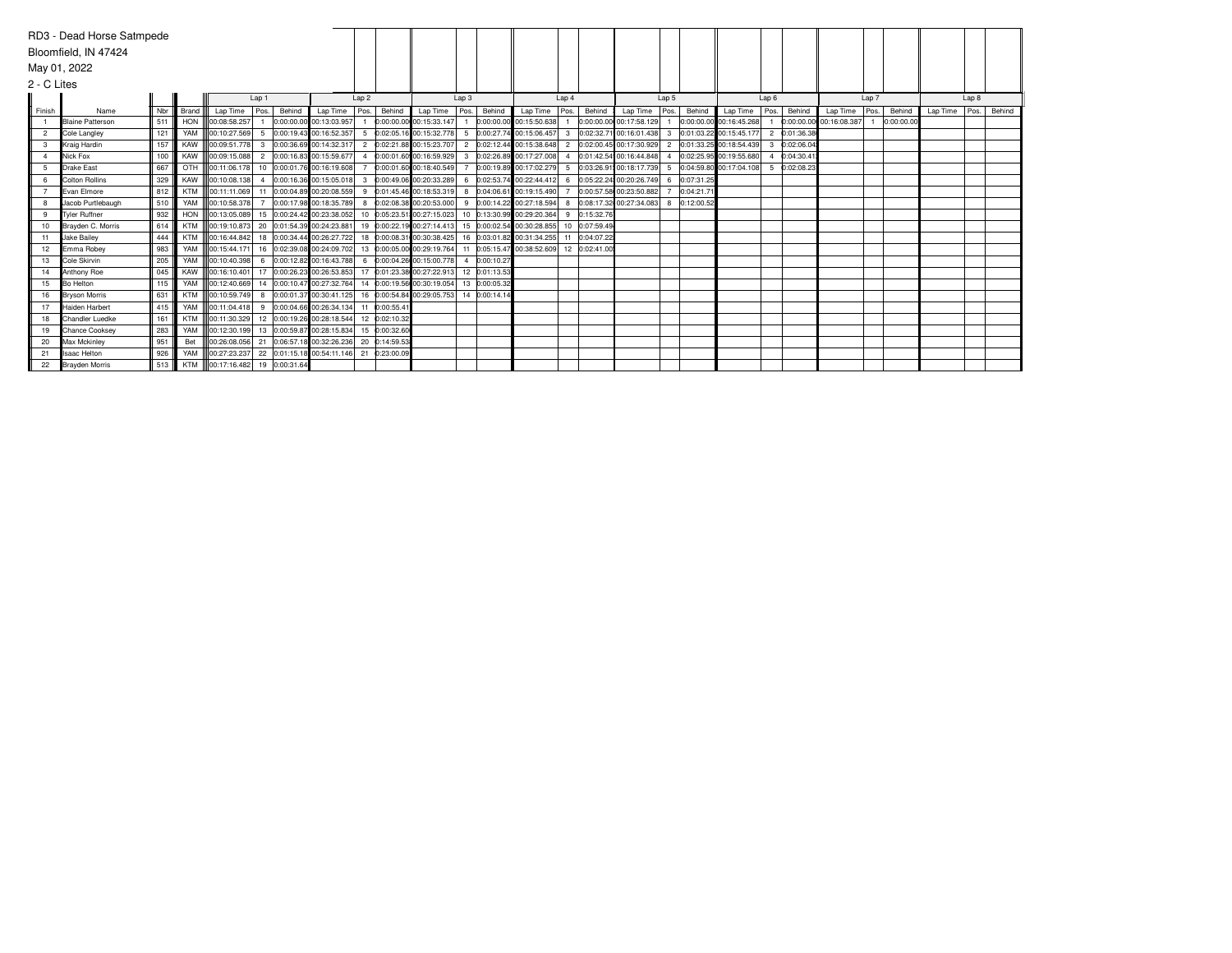|        | RD3 - Dead Horse Satmpede<br>Bloomfield, IN 47424 |     |       |                     |       |            |                         |                  |        |                         |      |             |                         |       |        |                         |       |            |                         |                  |            |          |                  |        |               |       |        |
|--------|---------------------------------------------------|-----|-------|---------------------|-------|------------|-------------------------|------------------|--------|-------------------------|------|-------------|-------------------------|-------|--------|-------------------------|-------|------------|-------------------------|------------------|------------|----------|------------------|--------|---------------|-------|--------|
|        | May 01, 2022                                      |     |       |                     |       |            |                         |                  |        |                         |      |             |                         |       |        |                         |       |            |                         |                  |            |          |                  |        |               |       |        |
|        | $3 - C$ Vet $30 +$                                |     |       |                     |       |            |                         |                  |        |                         |      |             |                         |       |        |                         |       |            |                         |                  |            |          |                  |        |               |       |        |
|        |                                                   |     |       |                     | Lap 1 |            |                         | Lap <sub>2</sub> |        |                         | Lap3 |             |                         | Lap 4 |        |                         | Lap 5 |            |                         | Lap <sub>6</sub> |            |          | Lap <sub>7</sub> |        |               | Lap 8 |        |
| Finish | Name                                              | Nbr | Brand | Lap Time            | Pos.  | Behind     | Lap Time   Pos.         |                  | Behind | Lap Time                |      | Pos. Behind | Lap Time                | Pos.  | Behind | Lap Time                | Pos.  | Behind     | Lap Time Pos.           |                  | Behinc     | Lap Time | Pos.             | Behind | Lap Time Pos. |       | Behind |
|        | Jeremy Dunkley                                    | 736 |       | KTM III00:10:41.819 |       |            | 0:00:00.00 00:15:06.537 |                  |        | 0:00:00.00 00:14:59.967 |      |             | 0:00:00.00 00:17:48.799 |       |        | 0:00:00.00 00:15:45.718 |       |            | 0:00:00.00 00:15:34.497 |                  | 0:00:00.00 |          |                  |        |               |       |        |
|        | Dustin Collier                                    | 119 |       | KAW 100:10:56.169   |       |            | 0:00:14.35 00:15:44.788 |                  |        | 0:00:52.60 00:19:30.579 |      |             | 0:01:38.34 00:19:46.149 |       |        | 0:01:02.63 00:19:24.100 |       |            | 0:10:58.94 00:20:05.430 |                  | 0:15:29.87 |          |                  |        |               |       |        |
|        | Codey Hawkins                                     | 331 |       | KTM III00:12:00.229 |       |            | 0:01:04.06 00:14:45.748 |                  |        | 0:00:05.02 00:17:47.218 |      |             | 0:03:44.87 00:20:21.860 |       |        | 0:06:17.93 00:24:31.202 |       | 0:04:04.47 |                         |                  |            |          |                  |        |               |       |        |
|        | Kanan Bernhard                                    | 770 |       | KTM 00:13:01.120    |       |            | 0:01:00.89 00:22:42.991 |                  |        | 0:01:46.33 00:19:22.909 |      |             | 0:08:55.48 00:19:51.480 |       |        | 0:09:00.81 00:23:19.511 |       | 0:08:51.75 |                         |                  |            |          |                  |        |               |       |        |
|        | Craig Stankiewicz                                 | 198 |       | HON III00:13:10.930 |       |            | 0:00:09.81 00:20:46.850 |                  |        | 0:07:11.80 00:21:20.860 |      | 0:00:11.62  |                         |       |        |                         |       |            |                         |                  |            |          |                  |        |               |       |        |
|        | <b>Eric Masten</b>                                | 738 |       | HSQ 100:14:59.101   |       | 0:01:48.17 |                         |                  |        |                         |      |             |                         |       |        |                         |       |            |                         |                  |            |          |                  |        |               |       |        |
|        | Josh Hill                                         | 417 |       | YAM 00:35:12.870    |       | 0:20:13.76 |                         |                  |        |                         |      |             |                         |       |        |                         |       |            |                         |                  |            |          |                  |        |               |       |        |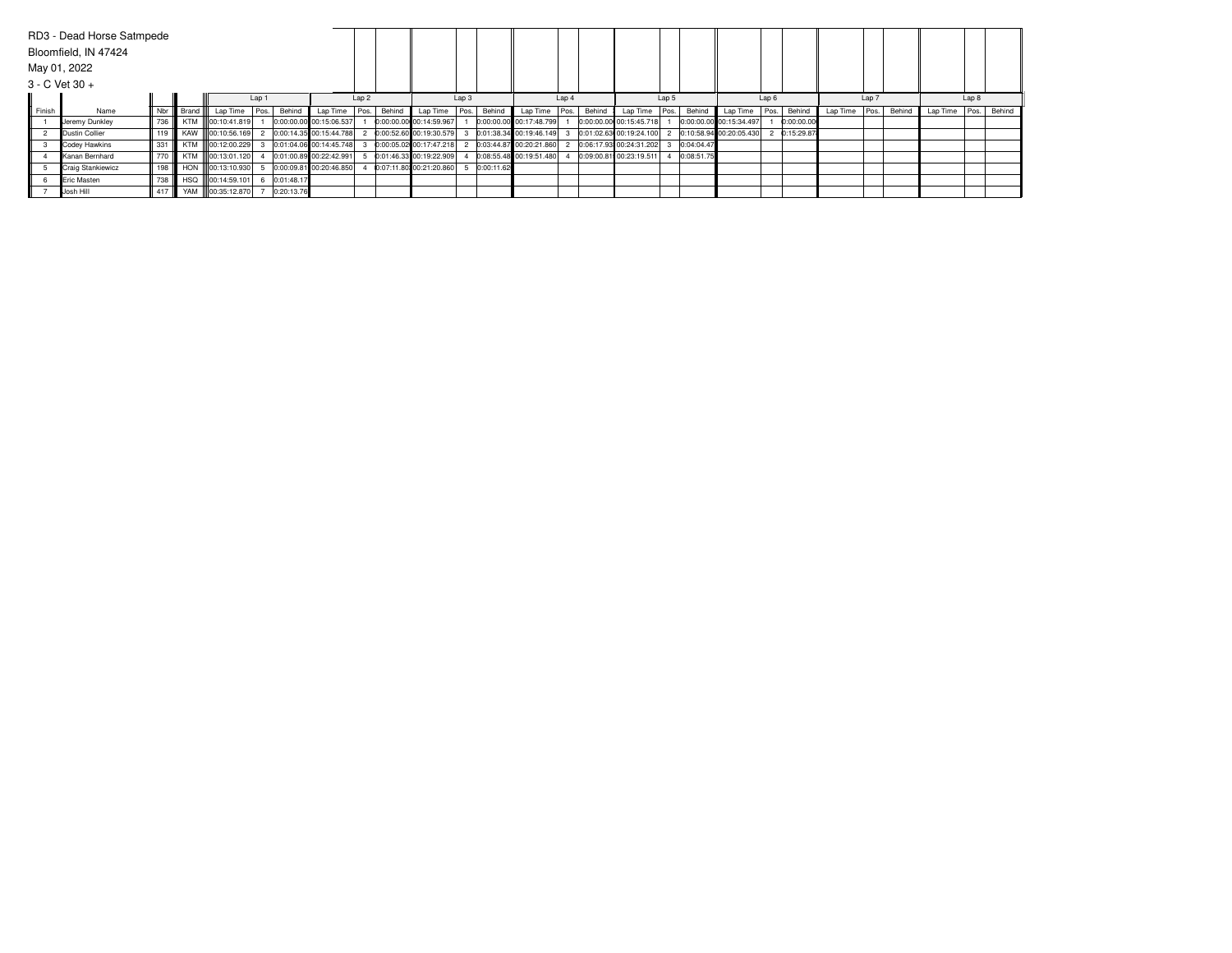|              | RD3 - Dead Horse Satmpede |       |           |                     |      |        |                         |                  |        |                         |                  |        |                         |                  |            |                         |       |            |                         |                  |            |                 |                  |        |               |       |        |
|--------------|---------------------------|-------|-----------|---------------------|------|--------|-------------------------|------------------|--------|-------------------------|------------------|--------|-------------------------|------------------|------------|-------------------------|-------|------------|-------------------------|------------------|------------|-----------------|------------------|--------|---------------|-------|--------|
|              | Bloomfield, IN 47424      |       |           |                     |      |        |                         |                  |        |                         |                  |        |                         |                  |            |                         |       |            |                         |                  |            |                 |                  |        |               |       |        |
| May 01, 2022 |                           |       |           |                     |      |        |                         |                  |        |                         |                  |        |                         |                  |            |                         |       |            |                         |                  |            |                 |                  |        |               |       |        |
|              | 4 - C Senior 40 +         |       |           |                     |      |        |                         |                  |        |                         |                  |        |                         |                  |            |                         |       |            |                         |                  |            |                 |                  |        |               |       |        |
|              |                           |       |           |                     | Lap  |        |                         | Lap <sub>2</sub> |        |                         | Lap <sub>3</sub> |        |                         | Lap <sub>4</sub> |            |                         | Lap 5 |            |                         | Lap <sub>6</sub> |            |                 | Lap <sub>7</sub> |        |               | Lap 8 |        |
| Finish       | Name                      | Nbr   | Brand III | Lap Time            | Pos. | Behind | Lap Time   Pos.         |                  | Behind | Lap Time                | Pos.             | Behind | Lap Time Pos.           |                  | Behind     | Lap Time Pos.           |       | Behind     | Lap Time Pos.           |                  | Behind     | Lap Time   Pos. |                  | Behind | Lap Time Pos. |       | Behind |
|              | Kenny Ladd                | 014   |           | OTH 00:10:46.539    |      |        | 0:00:03.56 00:13:32.797 |                  |        | 0:00:00.00 00:15:23.747 |                  |        | 0:00:00.00 00:17:34.709 |                  |            | 0:00:00.00 00:18:31.009 |       |            | 0:00:00.00 00:20:36.259 |                  | 0:00:00.00 |                 |                  |        |               |       |        |
|              | Donnie Bell               | 333   |           | YAM 100:10:42.979   |      |        | 0:00:00.00 00:14:59.217 |                  |        | 0:01:22.86 00:18:14.889 |                  |        | 0:04:14.00 00:17:09.808 |                  |            | 0:03:49.10 00:18:16.929 |       |            | 0:03:35.02 00:17:13.009 |                  | 0:00:11.77 |                 |                  |        |               |       |        |
|              | <b>Sam Barrow</b>         | 151   |           | YAM III00:11:00.469 |      |        | 0:00:13.93 00:20:24.550 |                  |        | 0:05:42.82 00:21:26.220 |                  |        | 0:08:54.15 00:19:56.790 |                  |            | 0:11:41.13 00:27:31.543 |       | 0:20:55.75 |                         |                  |            |                 |                  |        |               |       |        |
|              | Corey Freund              | $027$ |           | HSQ 00:13:19.770    |      |        | 0:02:19.30 00:22:57.371 |                  |        | 0:04:52.12 00:27:06.144 |                  |        | 0:10:32.04 00:33:16.426 |                  | 0:23:51.68 |                         |       |            |                         |                  |            |                 |                  |        |               |       |        |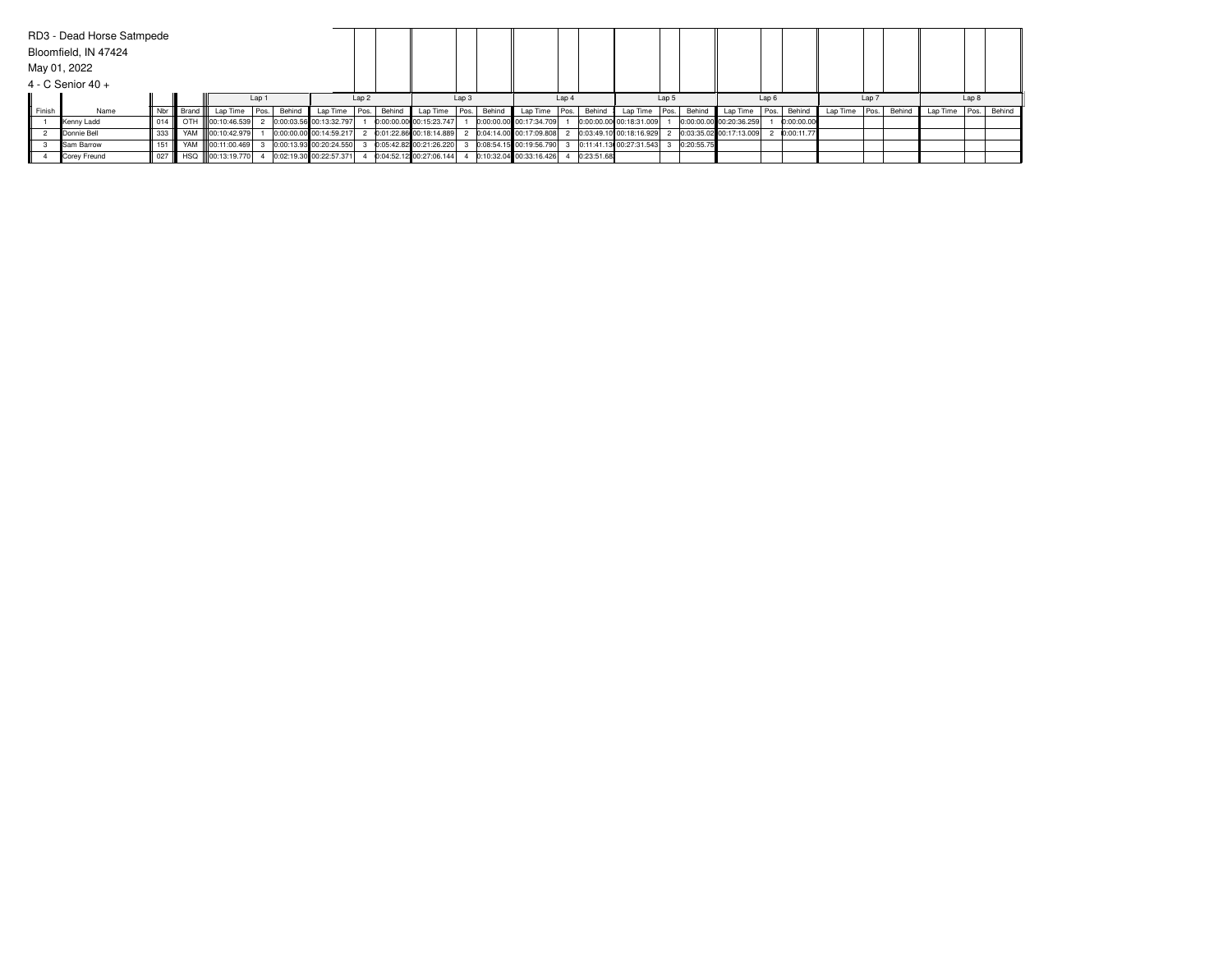|             | RD3 - Dead Horse Satmpede |     |       |                                |       |            |                                             |                  |               |                           |                |            |                         |                |            |                         |       |            |          |                  |        |          |                  |        |          |       |        |
|-------------|---------------------------|-----|-------|--------------------------------|-------|------------|---------------------------------------------|------------------|---------------|---------------------------|----------------|------------|-------------------------|----------------|------------|-------------------------|-------|------------|----------|------------------|--------|----------|------------------|--------|----------|-------|--------|
|             | Bloomfield, IN 47424      |     |       |                                |       |            |                                             |                  |               |                           |                |            |                         |                |            |                         |       |            |          |                  |        |          |                  |        |          |       |        |
|             | May 01, 2022              |     |       |                                |       |            |                                             |                  |               |                           |                |            |                         |                |            |                         |       |            |          |                  |        |          |                  |        |          |       |        |
|             |                           |     |       |                                |       |            |                                             |                  |               |                           |                |            |                         |                |            |                         |       |            |          |                  |        |          |                  |        |          |       |        |
| $6 - D$ 14+ |                           |     |       |                                |       |            |                                             |                  |               |                           |                |            |                         |                |            |                         |       |            |          |                  |        |          |                  |        |          |       |        |
|             |                           |     |       |                                | Lap 1 |            |                                             | Lap <sub>2</sub> |               |                           | Lap 3          |            |                         | Lap 4          |            |                         | Lap 5 |            |          | Lap <sub>6</sub> |        |          | Lap <sub>7</sub> |        |          | Lap 8 |        |
| Finish      | Name                      | Nbr | Brand | Lap Time                       | Pos.  | Behind     | Lap Time                                    | Pos.             | Behind        | Lap Time                  | Pos.           | Behind     | Lap Time                | Pos.           | Behind     | Lap Time                | Pos.  | Behind     | Lap Time | Pos.             | Behind | Lap Time | Pos.             | Behind | Lap Time | Pos.  | Behind |
|             | David Gamble              | 602 | OTH   | 00:11:05.440                   |       |            | 0:00:00.00 00:18:52.249                     |                  |               | 0:00:00.00 00:19:41.549   |                |            | 0:00:00.00 00:18:41.529 |                |            | 0:00:00.00 00:19:15.240 |       | 0:00:00.00 |          |                  |        |          |                  |        |          |       |        |
|             | Lathan Hersley            | 217 |       | KTM 00:13:39.681               |       |            | 0:00:58.11 00:25:52.642                     |                  |               | 0:03:47.83 00:21:12.381   |                |            | 0:00:49.77 00:26:14.743 | $\overline{2}$ | 0:18:38.68 |                         |       |            |          |                  |        |          |                  |        |          |       |        |
| 3           | Kylis Strahle             | 054 | YAM   | 100:14:37.122                  |       |            | 0:00:19.54 00:20:42.769                     |                  |               | 0:00:56.93 00:24:35.042   | $\overline{2}$ | 0:10:15.69 |                         |                |            |                         |       |            |          |                  |        |          |                  |        |          |       |        |
|             | Tristan Wimmer            | 257 |       | HON 00:12:41.570               | 3     |            | 0:00:23.69 00:21:41.391                     |                  |               | 2 0:04:25.27 00:27:24.123 |                | 0:01:02.38 |                         |                |            |                         |       |            |          |                  |        |          |                  |        |          |       |        |
|             | Skylar Christinberry      | 746 |       | KAW 00:25:49.997               |       |            | 13 0:03:25.42 00:24:17.111                  |                  |               | 0:03:36.49 00:45:14.083   |                | 0:33:34.10 |                         |                |            |                         |       |            |          |                  |        |          |                  |        |          |       |        |
| 6           | Tyson Miller              | 160 |       | HON 00:12:17.880               |       |            | 0:01:12.44 00:23:26.612                     |                  | 0:00:24.60    |                           |                |            |                         |                |            |                         |       |            |          |                  |        |          |                  |        |          |       |        |
|             | Cade Morgan               | 019 |       | YAM 00:14:17.581               | 6     |            | 0:00:02.34 00:28:05.934                     |                  | 0:02:51.19    |                           |                |            |                         |                |            |                         |       |            |          |                  |        |          |                  |        |          |       |        |
|             | Clayton Tincher           | 824 | OTH   | 00:14:15.241                   |       |            | 5 0:00:35.56 00:32:15.376                   |                  | 0:04:07.10    |                           |                |            |                         |                |            |                         |       |            |          |                  |        |          |                  |        |          |       |        |
| 9           | Dalton Stevens            | 375 |       |                                |       |            | YAM 00:21:22.065 11 0:00:52.60 00:47:46.333 | q                | 0:19:01.29    |                           |                |            |                         |                |            |                         |       |            |          |                  |        |          |                  |        |          |       |        |
| 10          | Tyler Patton              | 076 | SUZ   | 00:19:06.513                   | 9     |            | 0:04:04.69 01:00:11.920                     | 10               | 0:10:10.03    |                           |                |            |                         |                |            |                         |       |            |          |                  |        |          |                  |        |          |       |        |
| 11          | Carl Eads                 | 077 |       | KAW 00:29:21.709               |       |            | 14 0:03:31.71 00:55:05.086                  | 11               | 0:05:08.36    |                           |                |            |                         |                |            |                         |       |            |          |                  |        |          |                  |        |          |       |        |
| 12          | Cody Duncan               | 637 |       |                                |       |            | HSQ 00:22:24.575 12 0:01:02.51 01:03:06.771 |                  | 12 0:01:04.55 |                           |                |            |                         |                |            |                         |       |            |          |                  |        |          |                  |        |          |       |        |
| 13          | Caleb Long                | 646 |       | YAM 00:48:05.638               |       |            | 15 0:18:43.92 01:03:22.800                  |                  | 13 0:25:57.09 |                           |                |            |                         |                |            |                         |       |            |          |                  |        |          |                  |        |          |       |        |
| 14          | Korben Boller             | 242 |       | KAW 00:15:01.822               | 8     | 0:00:24.70 |                                             |                  |               |                           |                |            |                         |                |            |                         |       |            |          |                  |        |          |                  |        |          |       |        |
| 15          | Austin Waechter           | 422 |       | HON 00:20:29.464 10 0:01:22.95 |       |            |                                             |                  |               |                           |                |            |                         |                |            |                         |       |            |          |                  |        |          |                  |        |          |       |        |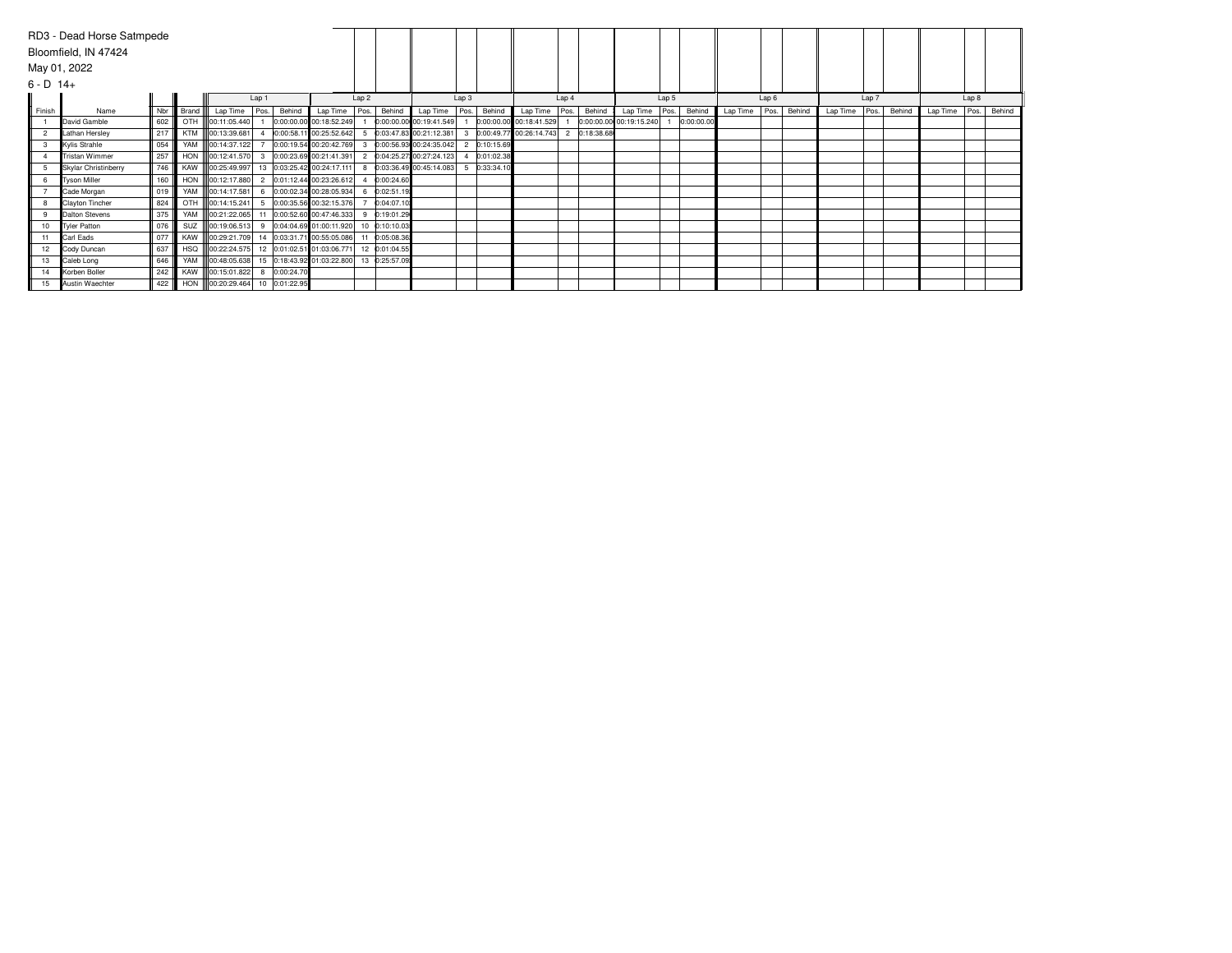|              | RD3 - Dead Horse Satmpede |     |              |                     |       |            |                         |                  |            |                         |       |             |          |       |        |          |       |        |               |       |       |                 |                  |        |               |       |        |
|--------------|---------------------------|-----|--------------|---------------------|-------|------------|-------------------------|------------------|------------|-------------------------|-------|-------------|----------|-------|--------|----------|-------|--------|---------------|-------|-------|-----------------|------------------|--------|---------------|-------|--------|
|              | Bloomfield, IN 47424      |     |              |                     |       |            |                         |                  |            |                         |       |             |          |       |        |          |       |        |               |       |       |                 |                  |        |               |       |        |
|              | May 01, 2022              |     |              |                     |       |            |                         |                  |            |                         |       |             |          |       |        |          |       |        |               |       |       |                 |                  |        |               |       |        |
| $7 - D$ 22 + |                           |     |              |                     |       |            |                         |                  |            |                         |       |             |          |       |        |          |       |        |               |       |       |                 |                  |        |               |       |        |
|              |                           |     |              |                     | Lap 1 |            |                         | Lap <sub>2</sub> |            |                         | Lap 3 |             |          | Lap 4 |        |          | Lap 5 |        |               | Lap 6 |       |                 | Lap <sub>7</sub> |        |               | Lap 8 |        |
| Finish       | Name                      | Nbr | <b>Brand</b> | Lap Time   Pos.     |       | Behind     | Lap Time Pos.           |                  | Behind     | Lap Time                |       | Pos. Behind | Lap Time | Pos.  | Behind | Lap Time | Pos.  | Behind | Lap Time Pos. |       | Behin | Lap Time   Pos. |                  | Behind | Lap Time Pos. |       | Behind |
|              | <b>Bo Swanson</b>         | 252 |              | KTM III00:16:18.793 |       |            | 0:01:10.70 00:35:55.987 |                  |            | 0:05:24.60 00:42:42.991 |       | 0:00:00.00  |          |       |        |          |       |        |               |       |       |                 |                  |        |               |       |        |
|              | Matthew Henry             | 840 |              | HON 00:18:47.854    |       |            | 0:02:29.06 00:41:06.860 |                  |            | 0:07:39.93 00:35:23.507 |       | 0:00:20.45  |          |       |        |          |       |        |               |       |       |                 |                  |        |               |       |        |
|              | Nick Abel                 | 107 |              | SUZ 00:15:08.092    |       |            | 0:00:00.00 00:31:42.086 |                  | 0:00:00.00 |                         |       |             |          |       |        |          |       |        |               |       |       |                 |                  |        |               |       |        |
|              | Shane Christenberry       | 015 |              | HSQ 00:30:54.540    |       | 0:12:06.68 |                         |                  |            |                         |       |             |          |       |        |          |       |        |               |       |       |                 |                  |        |               |       |        |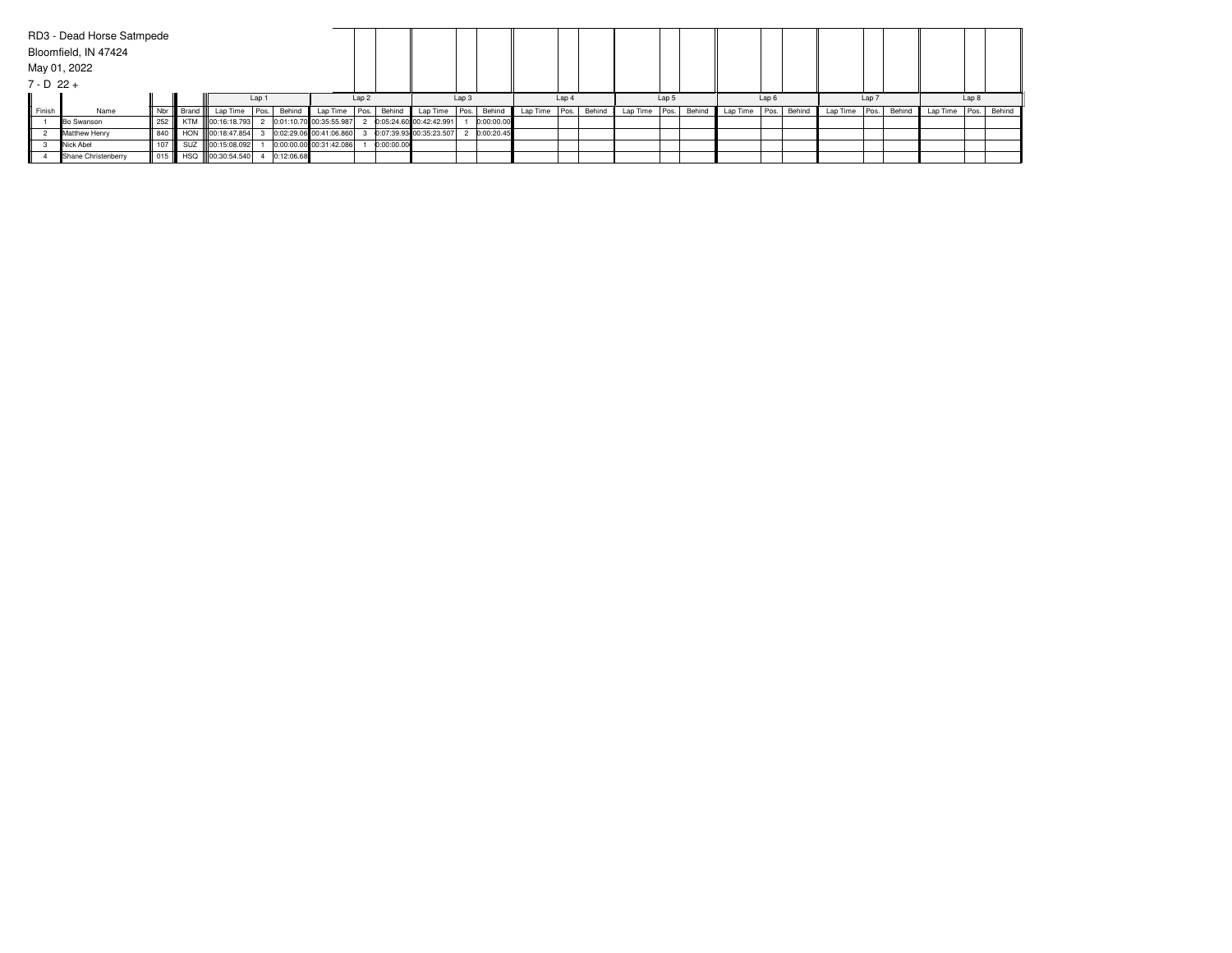|               | RD3 - Dead Horse Satmpede |     |       |                      |       |        |                         |                  |        |                         |                  |        |                         |       |            |                 |                  |        |          |      |             |          |                  |        |                      |       |  |
|---------------|---------------------------|-----|-------|----------------------|-------|--------|-------------------------|------------------|--------|-------------------------|------------------|--------|-------------------------|-------|------------|-----------------|------------------|--------|----------|------|-------------|----------|------------------|--------|----------------------|-------|--|
|               | Bloomfield, IN 47424      |     |       |                      |       |        |                         |                  |        |                         |                  |        |                         |       |            |                 |                  |        |          |      |             |          |                  |        |                      |       |  |
|               | May 01, 2022              |     |       |                      |       |        |                         |                  |        |                         |                  |        |                         |       |            |                 |                  |        |          |      |             |          |                  |        |                      |       |  |
| 8 - Womens    |                           |     |       |                      |       |        |                         |                  |        |                         |                  |        |                         |       |            |                 |                  |        |          |      |             |          |                  |        |                      |       |  |
|               |                           |     |       |                      | Lap 1 |        |                         | Lap <sub>2</sub> |        |                         | Lap <sub>3</sub> |        |                         | Lap 4 |            |                 | Lap <sub>5</sub> |        |          | Lap6 |             |          | Lap <sup>'</sup> |        |                      | Lap 8 |  |
| <b>Finish</b> | Name                      | Nbr | Brand | Lap Time             | Pos.  | Behind | Lap Time                | Pos.             | Behind | Lap Time                | Pos.             | Behind | Lap Time Pos.           |       | Behind     | Lap Time   Pos. |                  | Behind | Lap Time |      | Pos. Behind | Lap Time | Pos.             | Behind | Lap Time Pos. Behind |       |  |
|               | Hailev France             |     |       | 214 HON 00:20:26.745 |       |        | 0:00:00.00 00:27:20.663 |                  |        | 0:00:00.00 00:28:49.714 |                  |        | 0:00:00.00 00:26:43.343 |       | 0:00:00.00 |                 |                  |        |          |      |             |          |                  |        |                      |       |  |